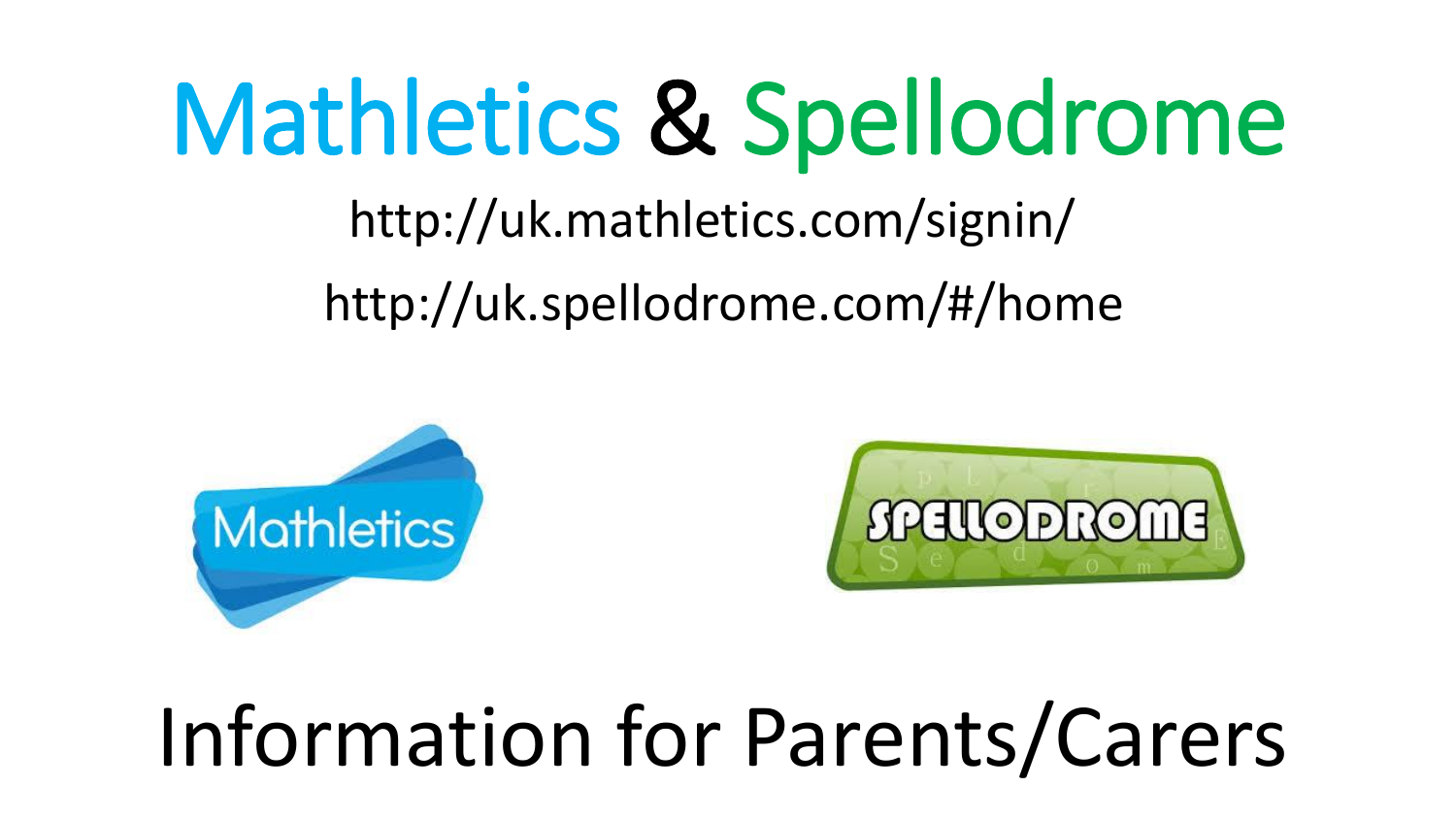# Technical Support

- Mathletics app available not all activities accessible via this
- Best user experience via computer/laptop

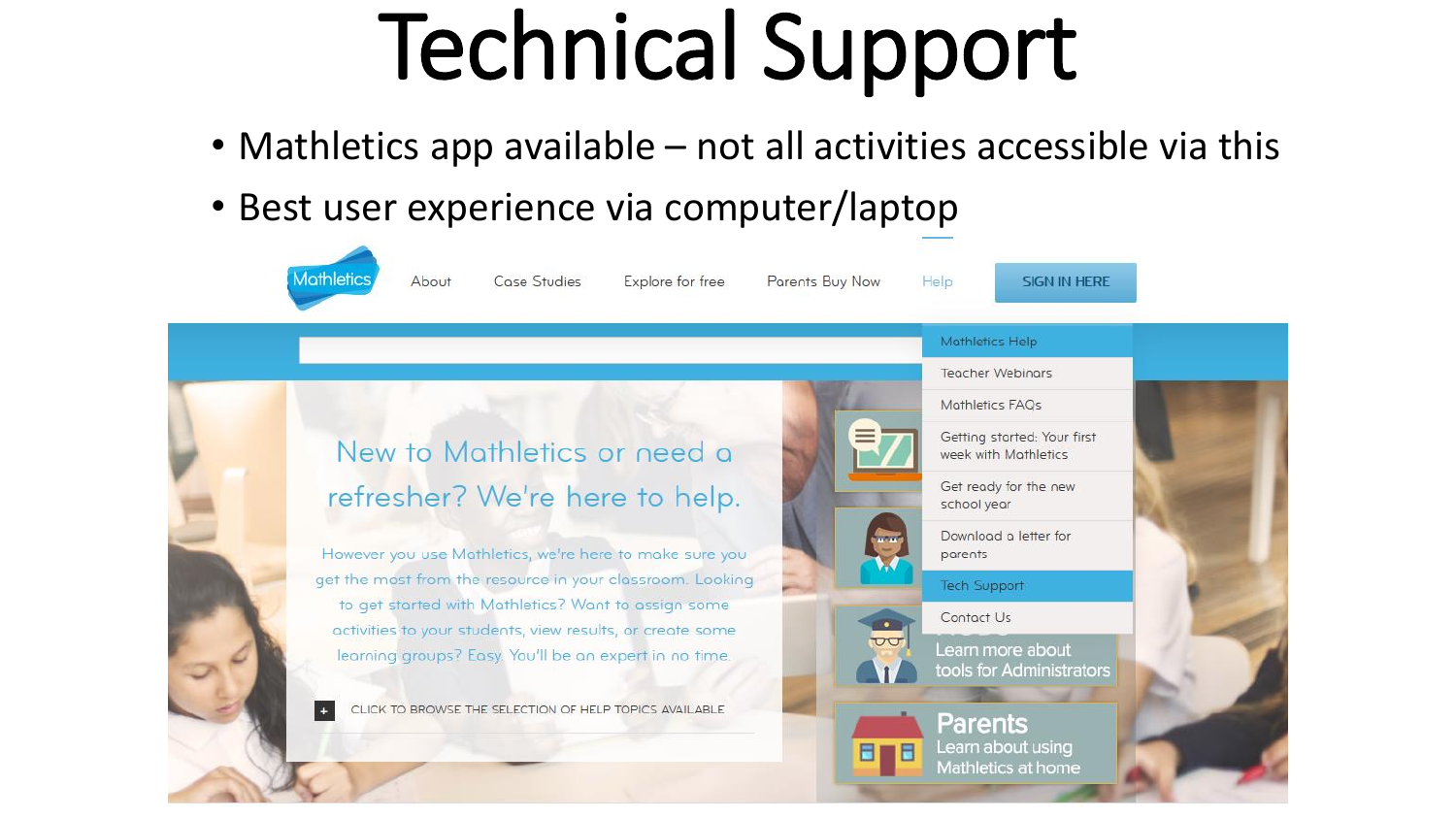### Log-ins

|           | Child's name | (5) |
|-----------|--------------|-----|
| Username: |              |     |
| Password: |              |     |
|           |              |     |
|           |              |     |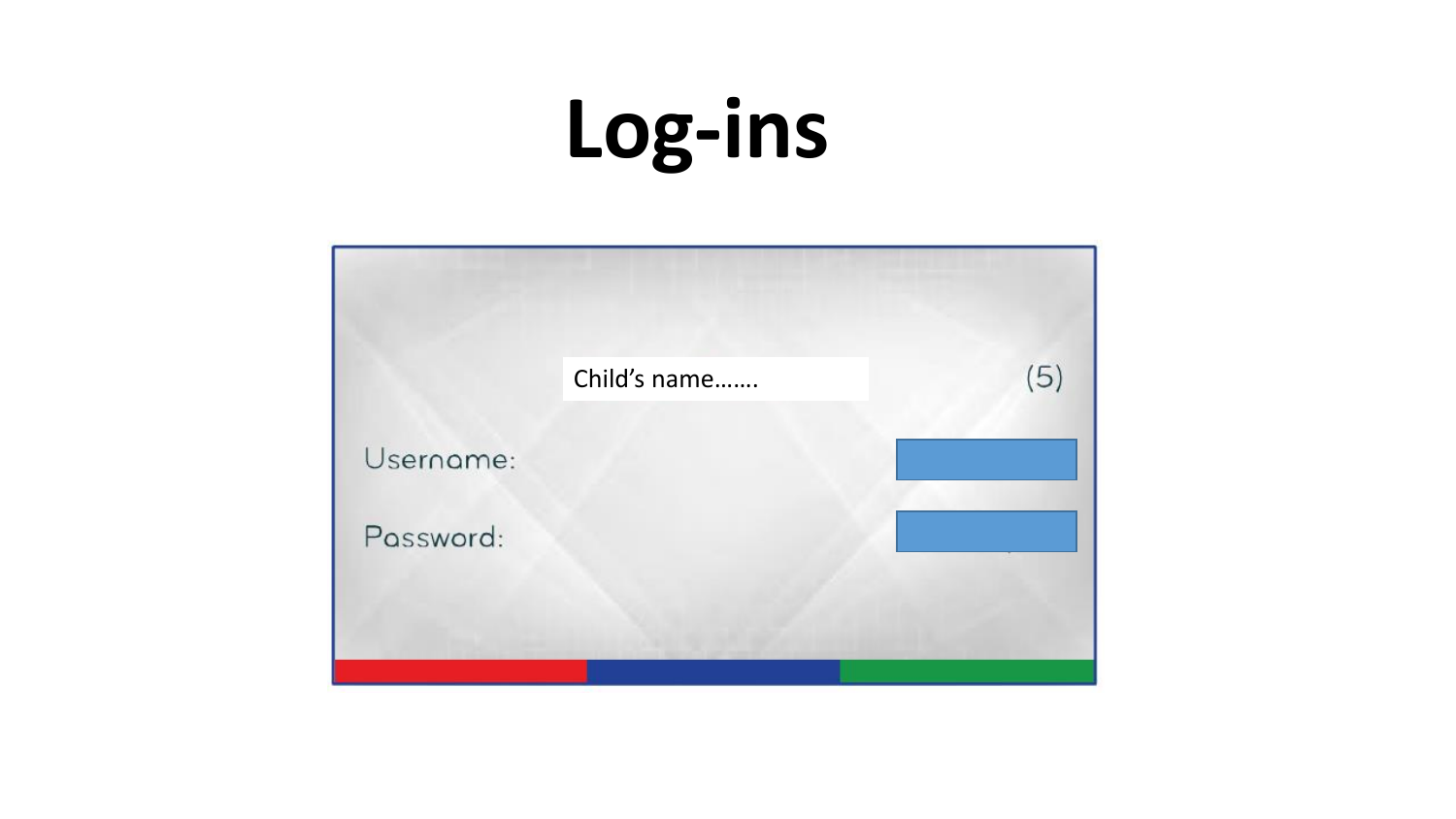



#### Go to: http://uk.mathletics.com/signin/

| Hamewark Tasks                                                                                                                                                                    | Tick<br>when<br>dare |
|-----------------------------------------------------------------------------------------------------------------------------------------------------------------------------------|----------------------|
| 1. <u>Maths Task: E.g. place value</u>                                                                                                                                            |                      |
| 2. Rehearse recall of number facts: E.g. 7x table E.g.<br>Doubles for 1-9<br><b>3.</b> (This may be accompanied by a fact sheet stuck in their<br>buck book for them to refer to) |                      |
| 4. Word List: E.g. <i>Jair/ mor</i> ds E.g. Unstressed <i>nome</i> ls                                                                                                             |                      |
| 5. Reading book – please sign/comment in your child's<br>Message Book/Reading Record                                                                                              |                      |
| Please see Mas/Ma Name if you have any questions about the homework this                                                                                                          |                      |

week and they will be happy to help you  $\mathbb G$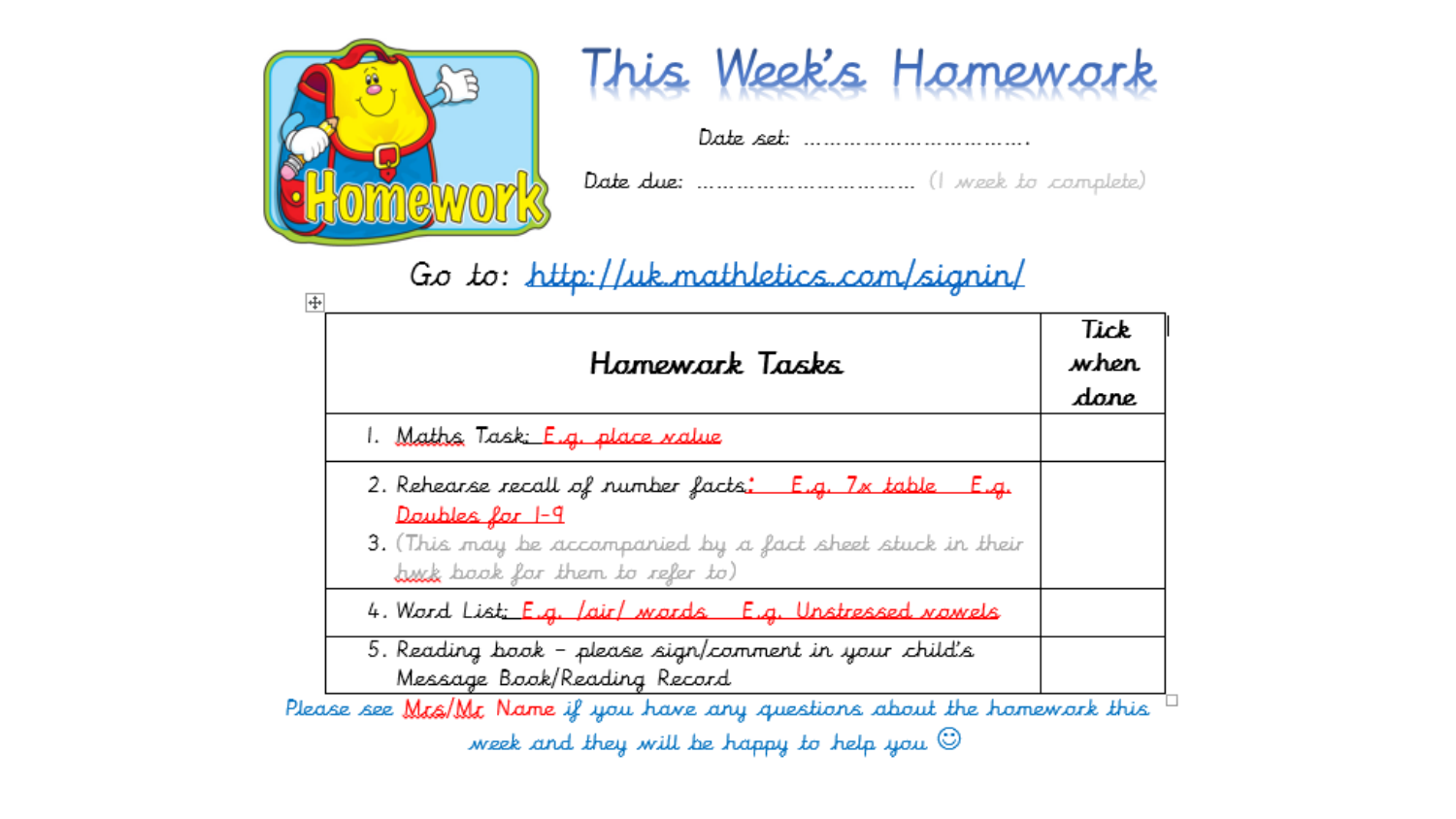## Lock Screen

• Children must complete tasks set by the teacher before accessing the 'freechoice' areas. They will find the 'lock screen.'

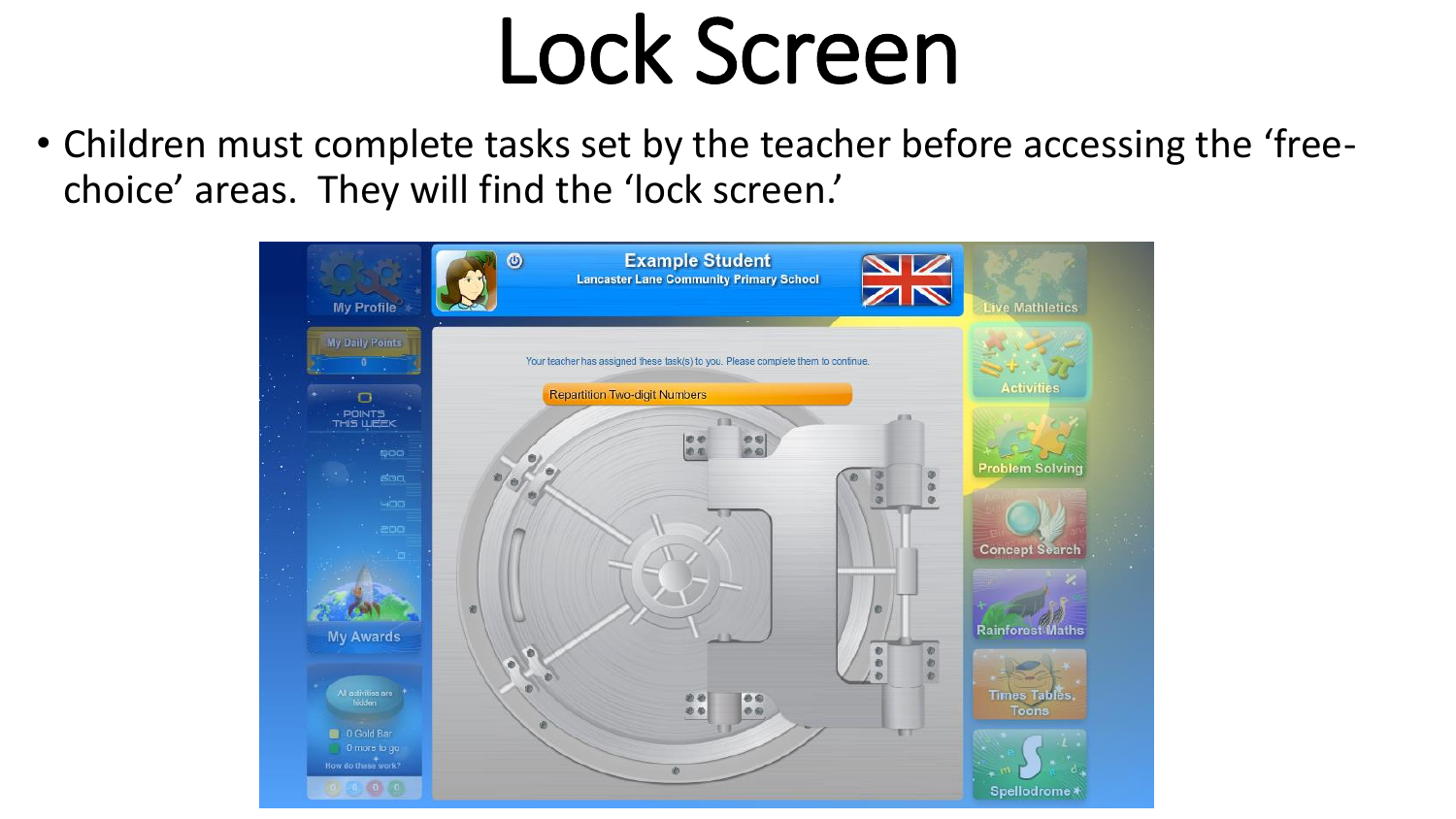This means that your child has completed the homework tasks set by their teacher – they do not need to see their teacher! They are free to play in the other areas if they wish to.